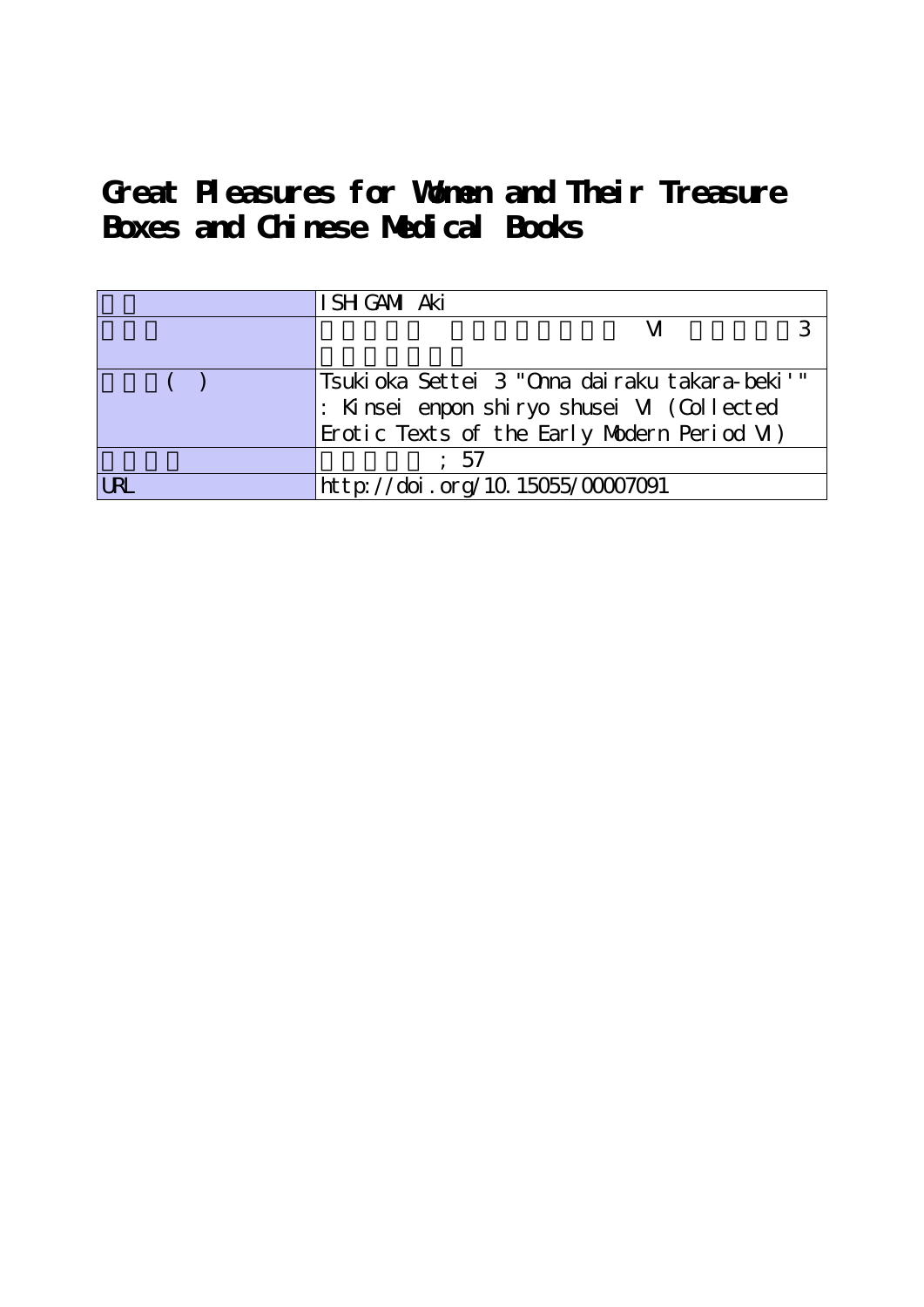# *Onna dairaku takara beki* **and Chinese Medical Books**

## **ISHIGAMI Aki**

#### **Chinese Medical Books and** *Kōso myōron*

How can we live a long and healthy life? What should we not do to maintain our health? From ancient times in both the East and West, numerous medical treatises have attempted to promote both the practice and theory of a healthy life. Among the mental and physical aspects of health care, it is only natural that there are sections on sexuality. In particular, Chinese medical texts that included 'manuals for the bedroom' greatly influenced Japanese *shunga* works from early on.

Among the many manuals on sex produced in China, the one which was most influential on Japanese *shunga* was the Ming text *Sunu miaolun* (Jp. *Sojo myōron*; Marvelous Discourses of the Maiden) published in 1536. However, the impact of this work on *shunga* was primarily through the Japanese translation *Kōso myōron* (Marvelous Discourses of the Yellow Emperor and the Maiden) written in the 16th century.

*Marvelous Discourses of the Yellow Emperor and the Maiden* is a dialogue between the Yellow Emperor and an Immortal Maiden on the secrets of sex and longevity. Matsunaga Danjō Hisahide (1510?–1577) asked the doctor Manase Dōsan (1507–1594) to translate the Chinese text.' Though born during a period of civil war in Japan, the book was soon circulating in manuscript form among the court aristocracy.

The first dialogue of the Yellow Emperor and the Immortal Maiden ( 天真論), is followed by the Dialogue on "Sexual Relations" ( 交合和違) and then a series of sections on techniques, aphrodisiacs, and what to avoid.<sup>2</sup> Here we learn not only about the nature of sexual relations between men and women, but also about postures, comportment in the bedroom, which days of the year to avoid having sex, how to prepare aphrodisiacs, etc. all practical and in considerable detail. It is said that Dōsan was aware of Hisahide' s active sexual life not only with his official wife but also with many other women.3 *Marvelous Discourses of the Yellow Emperor and the Maiden*, therefore, was written particularly for Matsunaga Hisahide, but later circulated widely as a manuscript or printed copy.<sup>4</sup>

Nagasawa Kikuya notes that there were five versions of this text published from the beginning of the Edo period till the very end.<sup>5</sup> I have been able to find one more edition.<sup>6</sup> It is clear that this book was widely circulated and read during the Edo period.

From early in the Edo period *Marvelous Discourses of the Yellow Emperor and the Maiden* circulated widely not only as a published book, but also selections from it were incorporated into *shunga* books.7 An

<sup>1</sup> There are manuscripts and published texts with colophon date of 1543, but there are also records stating the date of 1578. The exact date is uncertain.

<sup>2</sup> 「九勢之要術」 , 「浅深利害損益之弁」 ,「八深六浅一深之論」 , 「五傷之法」 ,「淫情十動之候」 , 「時節善悪之弁」 , 「交所吉凶之弁」 , 「房中 之薬術」, 「道三之跋」.

<sup>3</sup> Machi Senjurō 町泉寿郎, "Manase Dōsan to *Kōso myōron"* 曲直瀬道三と『黄素妙論』*,* in *Manase Dōsan to Kinsei Nihon iryō shakai* 曲 直瀬道三と近世日本医療社会 (Tokyo: Takeda Kagaku Shinkō Zaidan, 2015), pp. 406–408.

<sup>4</sup> *Ibid.,* pp. 404–408.

<sup>5</sup> *Nagasawa Kikuya* 長澤規矩也*, Toshogaku sankō zuroku* 図書学参考図録, pt. 2: *Kaisetsu* 解説 (Tokyo: Kyūko Shoin, 1979), pp. 5–6.

<sup>6</sup> Ishigami Aki, *Nihon no shunga, ehon kenkyū* 日本の春画・ 艶本研究 (Tokyo: Heibonsha, 2015), pp. 55–89.

<sup>7</sup> Ibid., pp. 66–84. Further, in the book referenced in note 6 above, I said that I had not yet myself seen copies of *Kōso myōron yojōkun*, but recently two copies have come to light and were announced by Nagatsuka Kenji in his presentation 'On *Kōso myōron yojōkun*' at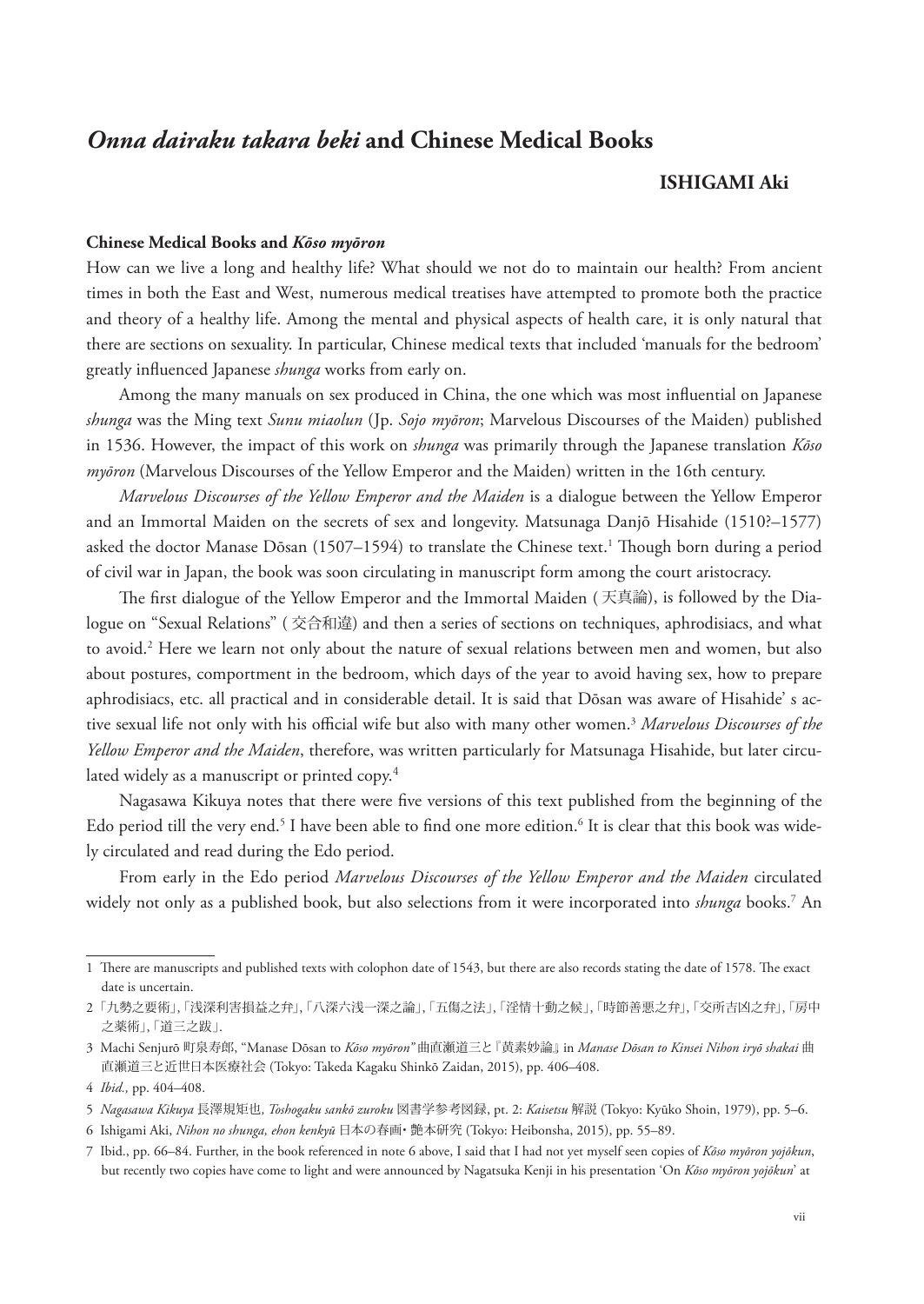early example is *Ningen rakuji* (On Human Happiness). Ryūtei Tanehiko (1783–1842) in his *Kōshokubon mokuroku* (Catalogue of Erotic Books) named this the first printed *shunga* book.

*Ningen rakuji* must be the first published erotic picture book (*shunga kokubon*) [in Japan]. Begins with 'Secrets of the Bedroom' and 'Beauty Tips for Women,' followed by *shunga* which are reprints of the Chinese edition.<sup>8</sup>

We can confirm two extant copies of books with this title, one at the library of the International Research Center of Japanese Studies, Kyoto<sup>9</sup> and the other in the Ukiyo-e Museum. Although the content of the two books overlap, they are different editions in terms of size, printing, color and images. Hanasaki Kazuo introduced the 1655 Ukiyo-e Museum edition of *On Human Happiness* as: 'the first half consists of Chinese *chunhua* (as Tanehiko noted), with Tosa-style Japanese *shunga* in the second half.' 10 One section of text is borrowed from *Marvelous Discourses of the Yellow Emperor and the Maiden* under the *hiragana* subtitle, 'Kōso no myōron.' If, as it seems, the published version of *Marvelous Discourses of the Yellow Emperor and the Maiden* was considered an erotic book, then the 'first published erotic picture book' in Japan would not have been *On Human Happiness* but rather this earlier title. Be that as it may, it is certain that the first *shunpon* were closely connected with sex manuals.

What were readers looking for in printed books? With the spread of commercial printing in the 17th century, people were able to get knowledge, information as well as entertainment, and within this environment they also sought traditional Chinese works on the arts of the bedchamber, as well as erotic illustrations. This trend of explaining technique accompanied by illustrations continued in the development of Edo-period *shunga*.

# *Kōso myōron* **and Kyoto-Osaka** *shunga* **books**

Over time, elements of *Marvelous Discourses of the Yellow Emperor and the Maiden* and other such health texts came to be incorporated into a variety of Japanese books. This is evident in the latter part of the 17th and beginning of the 18√th centuries. Research thus far, shows that encyclopedias on sexuality as well as erotic fiction of the *ukiyo-zōshi* genre, both published in the Kyoto-Osaka area, in particular, tended to include elements relating to sexual health. The influence of *Marvelous Discourses of the Yellow Emperor and the Maiden* is the most prominent, although the works tend to borrow only general principles to fit the erotic texts. *Marvelous Discourses of the Yellow Emperor and the Maiden* was a convenient source for ideas about sexuality for authors of erotic books.

In the 1760s–70s, excerpts from *Marvelous Discourses of the Yellow Emperor and the Maiden* appear in a variety of *shunga* parodies of didactic books, which were published in the Kyoto-Osaka area.

The work *Hyakunyū isshu shokushi-bako* (A box full of tissues for a hundred emissions/sessions), published around 1766 in Kyoto, as its title suggests, parodies the famous *Hundred Famous Poems* collection found in educational books. It includes examples of love letters and advice about homosexual relations among a wide range of discourses on sexuality. We see the influence of *Marvelous Discourses of the Yellow Emperor and the Maiden* in the last page in the section "On When Intercourse should be Avoided," certain

the 119th annual meeting of the Nihon Ishishi Gakkai Sōkai (Japanese Society for the History of Medicine) on 2 June 2018.

<sup>8</sup> Ichijima Kenkichi, ed., *Shin gunsho ruijū* 新群書類従, vol. 7: *Shomoku* 書目 (Tokyo: Kokusho Kankōkai, 1906), p. 151.

<sup>9</sup> Catalogue no.: KC/172/Sh. I plan to write in more detail on this in another article.

<sup>10</sup> Hanasaki Kazuo 花咲一男, "Tanrokubon Ningen rakuji" 丹緑本 人間楽事, in *Saku ya kono hana* 咲くやこの花 (Tokyo: Taihei Sho' oku, 1999), pp. 291–294.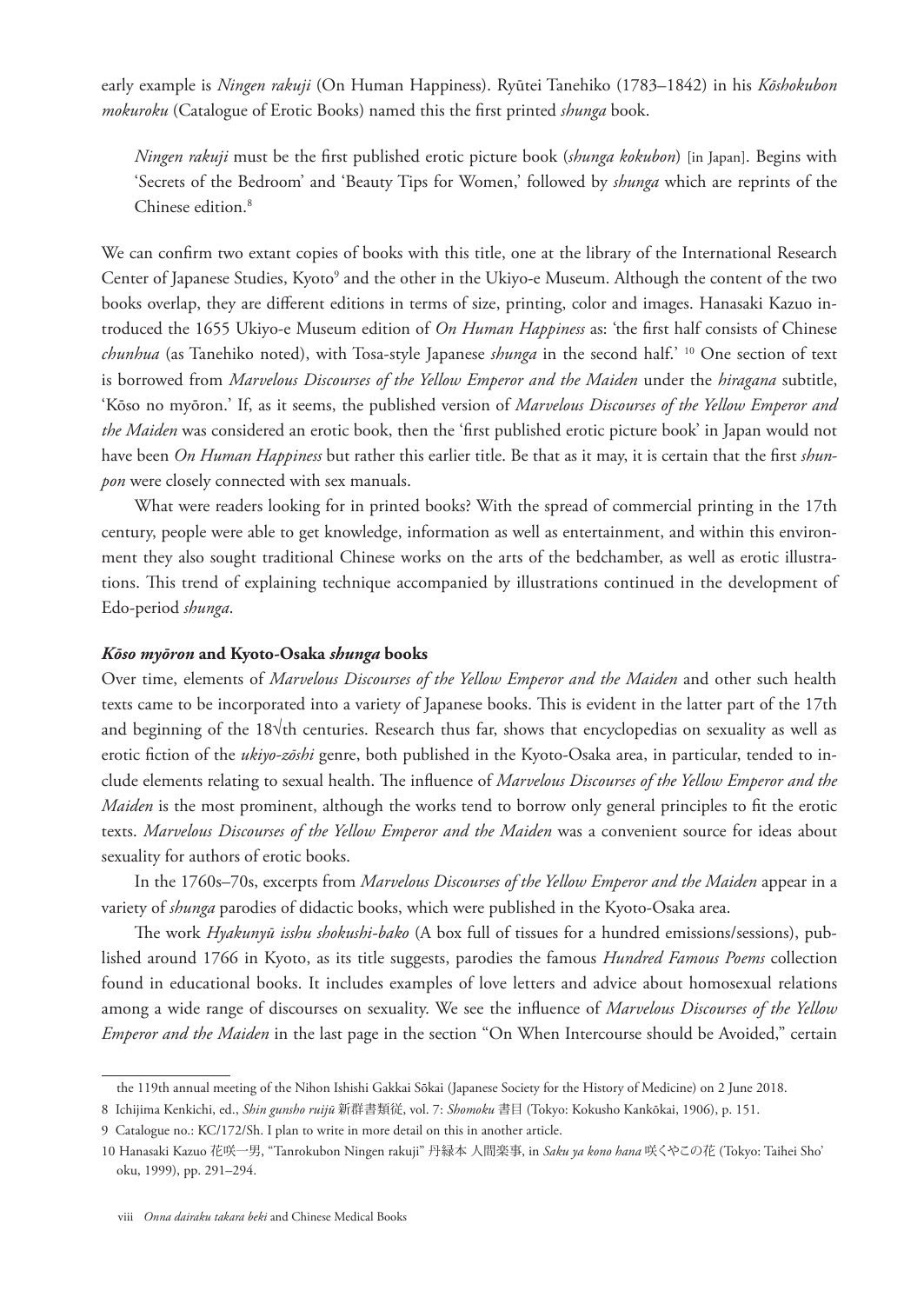days and places are recommended to be avoided. The content, however, does not mirror exactly quotations from *Marvelous Discourses of the Yellow Emperor and the Maiden*, but rather seems to be taking bits from earlier *shunga* books and health manuals, and not necessarily from *Marvelous Discourses of the Yellow Emperor and the Maiden*.

On the other hand, the works of Tsukioka Settei often follow closely the original text of *Marvelous Discourses of the Yellow Emperor and the Maiden*. About this time, Settei was a prominent producer of *shunga* books in Kyoto-Osaka. There was a burst of erotic parodies of didactic books almost entirely produced by Settei and those around him. In these works, we find clear traces of *Marvelous Discourses of the Yellow Emperor and the Maiden*.

One of these is *Onna shimegawa oeshi-bumi* (Love Letters and a River of Erect Precepts for Women, circa 1768), thought to be by Tsukioka Settei. It is a parody of the didactic women' s conduct book, *Onna imagawa oshie-bumi* (The Imagawa Admonitions for Women and Letters for Teaching, 1768).<sup>11</sup> The *Love Letters* parodies in detail the text and images of the original. *The Imagawa Admonitions for Women* is aimed at a female readership and includes advice curing sickness. The section in the original on medicine (「女妙 薬療治手箱庭」) becomes in the parody advice for preparing aphrodisiacs to aid sexual intercourse. Among these, the potion for increasing the size of the penis, *saibatan* is taken exactly from *Marvelous Discourses of the Yellow Emperor and the Maiden*. <sup>12</sup> *Love Letters*, incorporates several aspects on sexual health and pleasure from *Marvelous Discourses of the Yellow Emperor and the Maiden*.

In the same way, Settei incorporates such ideas on sexual health into the work *Onna teikin gesho bunko* (Library of Womanly Virtue for the Vulva, c. 1768), which is a parody of *Onna teikin gosho bunko* (Library of Courtly Women' s Virtue, 1767). The section "Kōgō goshō no koto" 交合五傷之事on avoiding harm during intercourse is based directly on passages in *Marvelous Discourses of the Yellow Emperor and the Maiden*.13

## **Medical Textbooks and** *Onna dairaku takarabeki*

*Onna dairaku takarabeki* (Great Pleasures for Women and their Treasure Boxes, c. 1755–57) was published before the *shunga* works mentioned above. Although we cannot find any exact quotations from *Marvelous Discourses of the Yellow Emperor and the Maiden*, there is evidence of influence on relations between men and women.

In what respect were the affairs between a man and a woman considered important for good health? To questions from the Yellow Emperor, the Maiden replies as follows:

The Yellow Emperor asked: 'What is the cause of harmony and disagreement in relations between a man and a woman?'

The Maiden replied: 'Yin-yang intercourse between heaven and earth brings into being all things in the universe. The lack of yin-yang relations between a man and a woman results in ruin. By the same account, if there were no yin-yang relations between heaven and earth, the four seasons would not exist and nothing in the universe would come into being. The absence of yin-yang between a man and a woman destroys human relations and tends toward ruin. The human race would disappear; we' d have

<sup>11</sup> C. Andrew Gerstle and Hayakawa Monta, eds., *Tsukioka Settei* 月岡雪鼎, 1: Onna shimegawa oeshi-bumi 女令川おへし文, vol. 4 of *Kinsei enpon shiryō shūsei* 近世艶本資料集成 (Kyoto: International Research Center for Japanese Studies, 2007).

<sup>12</sup> *Onna shimegawa oeshi-bumi* can be found in the Honolulu Art Museum, no. 2008. 0413.

<sup>13</sup> International Research Center for Japanese Studies Library (KC/172/Ts).